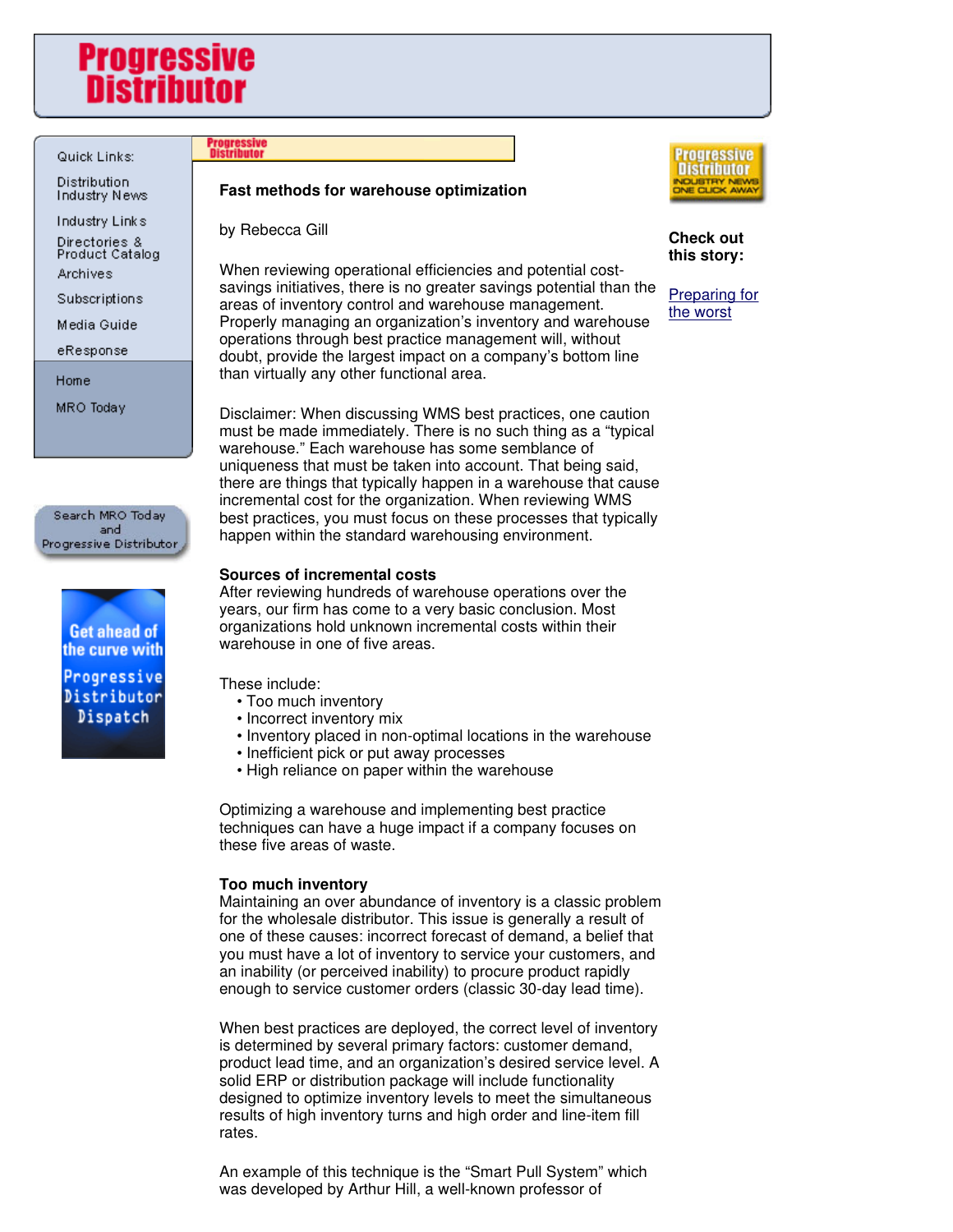Operations and Management Science at the University of Minnesota. Hill determined the key to maintaining proper inventory levels is a balancing act between maintaining conservative inventory levels, while also having enough inventory to adequately service a customer. A successful equation for obtaining this success focuses on three factors which include safety stock, minimum inventory, and maximum inventory levels.

It is preferable to use sales history to calculate all three of these parameters. Ideally, the desired levels are unique to a facility and take into account any shifts in demands due to seasonality and forecasts.

Today's enterprise solutions offer standard reports for helping users manage optimal inventory levels. By utilizing a top product listing report to review high-volume items, a user can focus on areas where the application's suggested minimum and maximum levels deviate from the existing levels. For those who lack such systems, mathematical formulas exist to manually calculate these levels, although the task will quickly become tedious.

#### **Incorrect inventory mix**

Stocking the wrong inventory occurs most commonly when a distributor sells products with multiple options or products which are similar in nature. The cause of such stocking issues is generally a result of one of the following factors. Changes in historical product mix demand, maintenance of all combinations of options in inventory, and lack of local ability to alter options on products are all underlying causes for stocking the wrong products.

If you are a distributor of items with long lead times of 30 days or more, there are a limited number of things you can do to remedy a mix issue. The best course of action is to alter your buying habits. This is a multi-step process which includes three tasks. First, create a continuous flow of product from a supplier in which you "re-order" frequently (weekly). This represents the replenishment cycle time for the item, which is less than the product lead time. Second, reduce inventory levels to be reflective of more frequent ordering. And third, reduce exposure to excess inventory potential.

If you are a distributor of items with short lead times of 30 days or less, you are similarly limited in the number of things you can do to remedy a mix issue. The best option in this scenario is to increase your ordering frequency and reduce the volume associated with each purchase. This allows you to reduce inventory levels to be reflective of more frequent ordering (an effectively reduced lead time).

A relatively quick correction for excessive inventory is to review existing vendor lead times and order frequencies per product SKU. For your top-moving products, review the vendor lead time, the order frequency with which you purchase the item, and the average volume of each purchase. If you are issuing purchase orders less frequently than one quarter of the lead time (for example, if the lead time is 30 days and you don't issue purchase orders at least once every 7 days), then you are maintaining excess inventory of the item and thus increasing the likelihood that you will have an incorrect inventory mix if demand patterns shift.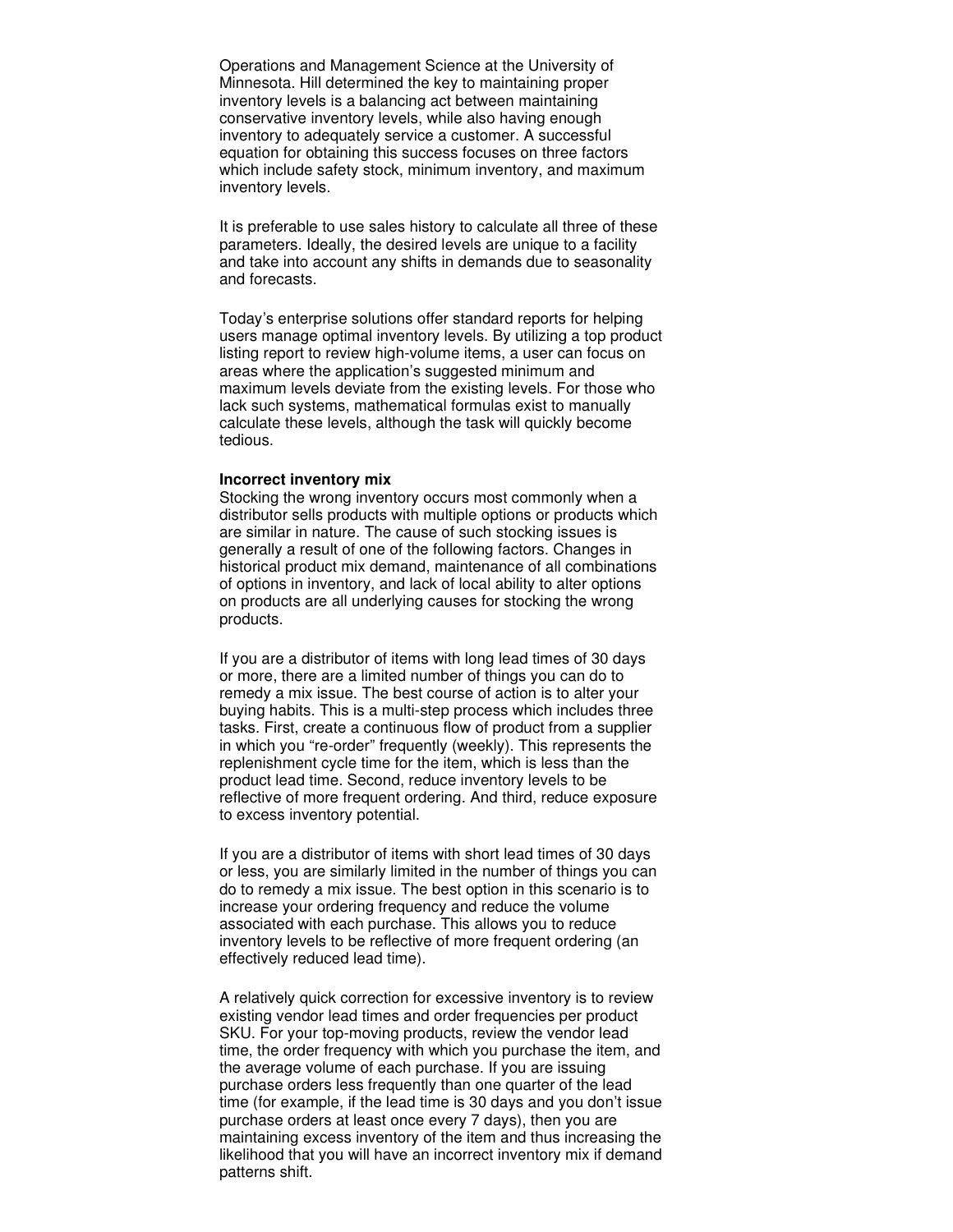#### **Incorrect non-optimal inventory placement in the warehouse**

Almost every warehouse has some level of difficulty optimizing inventory placement. This occurs as a result of the following typical conditions: lack of prior analysis of inventory velocity history, lack of space in the warehouse, and limitations on storage space vs. special product needs.

The most typical problem is that inventory is not stored in the warehouse in a way that minimizes transit time for product picking. One solution is to incorporate the following three steps into your warehouse operations.

First, utilize a product sales history report to identify your highvolume items (pick the items that account for 80 percent of your total demand). Next, define the mechanism to be used for picking, such as picking by sales order or picking by zone. Finally, reorganize the warehouse so that the items identified on the product sales history report are located in the areas most adjacent to the shipping area, with the highest volume items being the closest. Although relatively simple in nature, these three action steps will minimize the total transit time to pick and ship an order, therefore increasing your productivity and decreasing your overall labor costs.

#### **Inefficient pick and put away processing**

Inefficient pick and put away processes occur most frequently in a warehouse where shipping is dominated by a sales orderbased picking and small package shipping system. Typically, the picking process is managed by reviewing and fulfilling one sales order at a time regardless of the required product's physical location within the warehouse.

This can be solved by deploying a process called "cart picking" within your warehouse operations. This process can drastically increase warehouse productivity. The concept is simple. Instead of picking orders one by one, the warehouse personnel utilize a cart to pick a number of small package orders simultaneously. Many WMS packages have this functionality built into the processing routines and are available for use for small package shipping. In effect, the system will sequence the picking process so that employees visit a single area in the warehouse only once per "cart pick." Pickers place products for each order into bins within the cart. When driven by the system, a user cannot put the wrong product into the individual cart bins. Since a worker moves from picking one order to multiple orders in relatively the same time period, the productivity of the worker increases exponentially.

#### **Reliance on paper in the warehouse**

Most organizations have a difficult time eliminating paper as part of their routine daily processing. And although radio frequency and bar-coding is now a mainstream, this phenomenon of paper dependency is still particularly prevalent in the warehouse. Without doubt, excessive paper usage within a warehouse is not only labor-intensive, it opens the organization up to a multitude of user errors.

An optimized warehouse utilizes a WMS or ERP system to direct transactions and thus employee work actions throughout the day. From providing the next sales order to pick, to inventory replenishments, to cycle counting, a systematic approach to employee work flow is best managed through system-directed activities. When these activities are driven through a handheld RF device, the labor efficiencies substantially go up while user